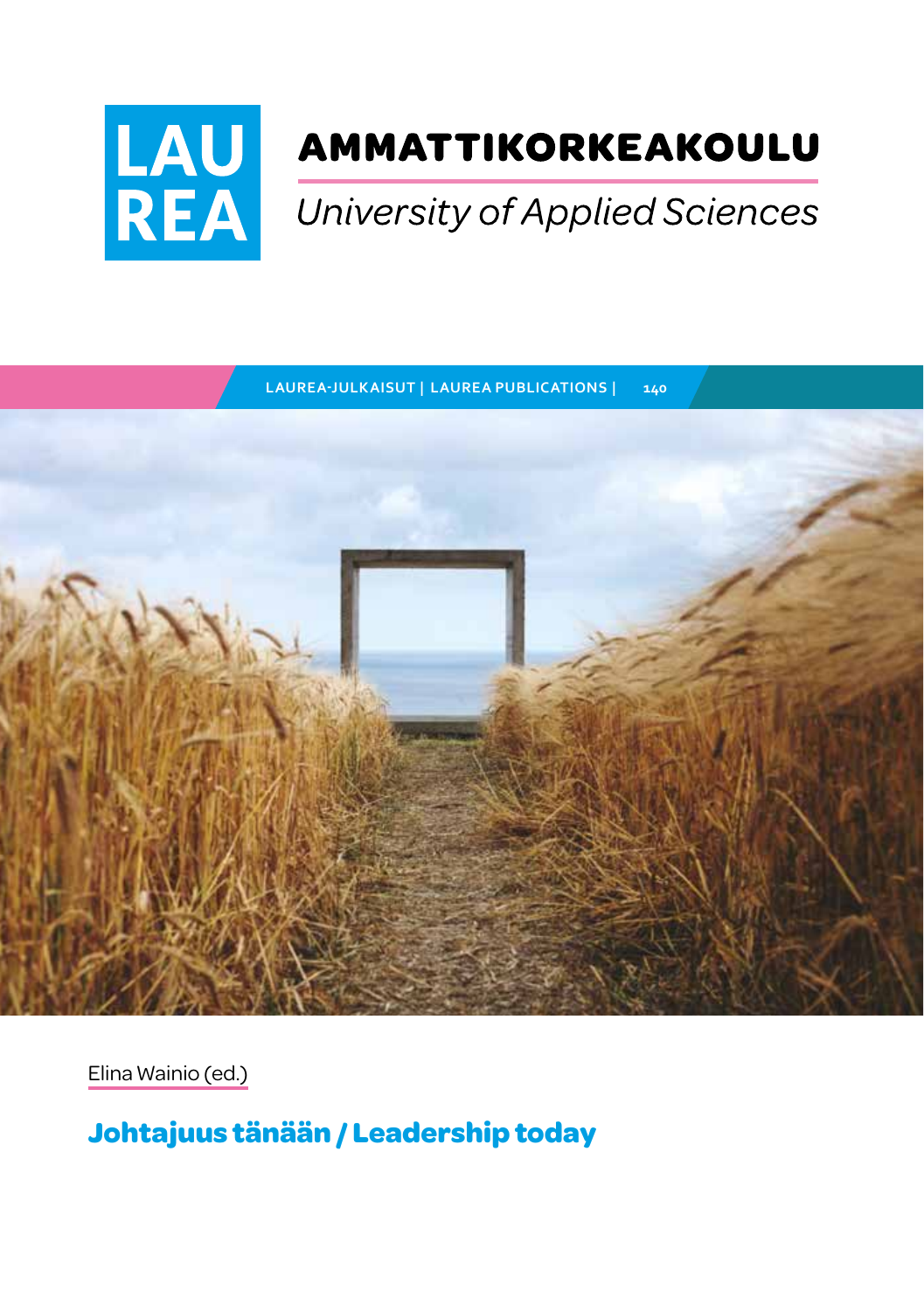### **Leadership as a Lighthouse**

Daria Lewandowska

**In this article,** I would like to contemplate on leadership and present my own insights on leadership in two dimensions using a lighthouse metaphor supported by some of science-based theories. This leadership analogy is a helpful tool to design better strategies when leading in challenging times, and describes leadership principles as they relate to a lighthouse that provides light, hope and safety to the people we lead. Moreover, it stands tall and rock solid during even the worst storms. The first dimension of leadership like a lighthouse refers to ourselves and the second one is the leadership like a lighthouse to others.

Great leaders are like a lighthouse to themselves at the first place, because, as Dr. Med Klaus Dieter Platsch (2015) said in his speech in a congress in Graz, *"Let us all put theory aside and connect to the pool of wisdom that we are all connected to."* What actually do I mean by stating that we are the light inside? According to Dr. Bruce Lipton, the author of The Biology of Belief and a world-know expert in Quantum Biophysics: *"The point is we are made out of atoms and molecules. Fact: our bodies by definition are emitting light and absorbing* light. Yes. We are emitting light because all of our atoms are generating energy fields that are radiating out from *us. Everything that's made out of matter is also radiating energy fields. This is not a new understanding. The Asians have a dealing with Feng Shui for a thousand years her*e."

Based on the new science, Epi-Genetics, we are very powerful in creating and unfolding the lives we lead and we can become leaders to ourselves by clearing some of the issues like thinking patterns or belief system to show up the light. "*Light is energy. It also happens to be divine. It is in your DNA and has the powerful ability to heal, create, manifest, sustain and express you. At times it is not working because it has been forgotten, like when you are totally down on yourself or being very judgmental.*" (Daikeler 2012, 137). *"Sometime we have to lose our minds to reach deeply into our sense*s." (Nielsen Joos). This sentence is also true nowadays, when we are getting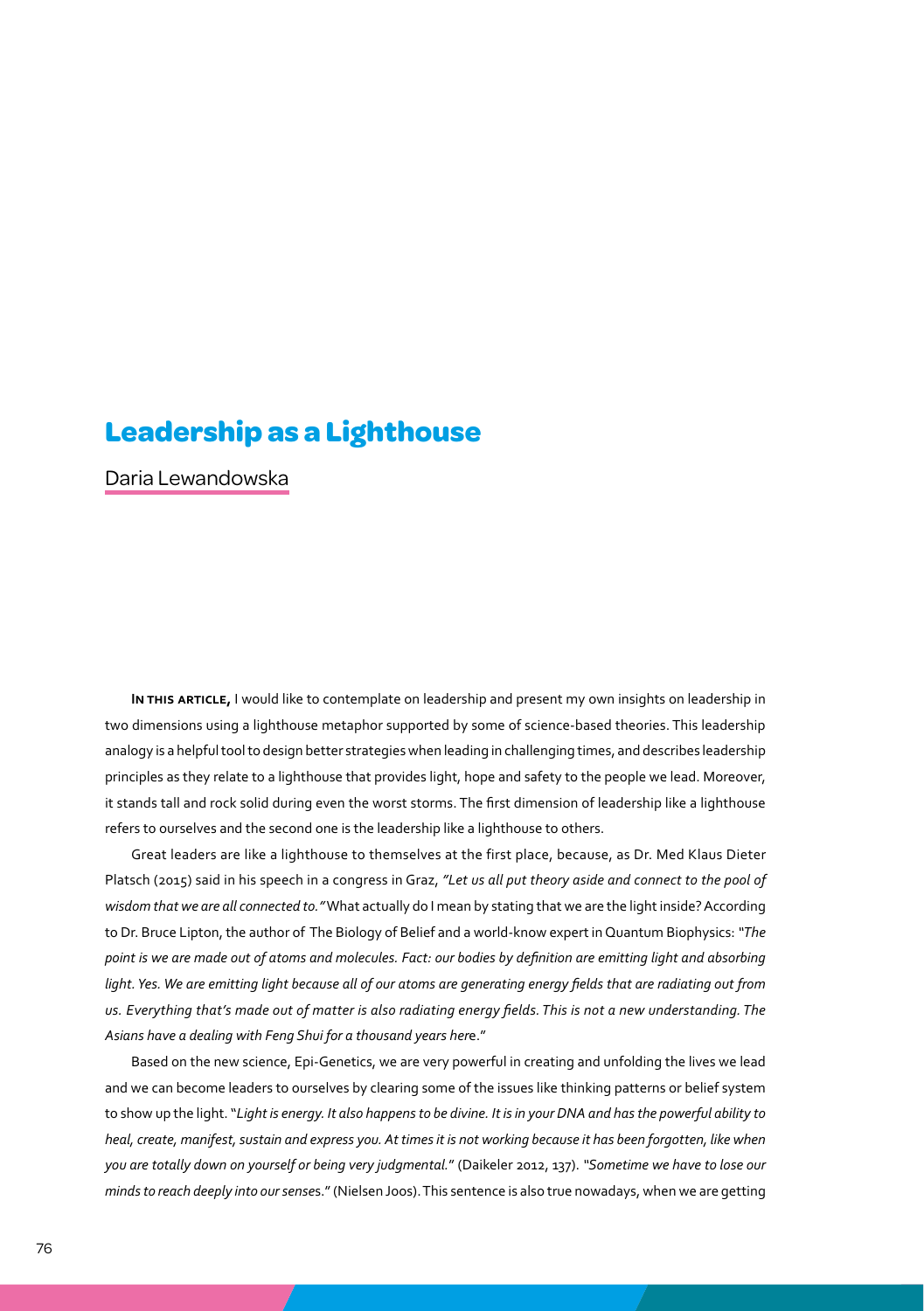out of our minds and starting to feel again, connecting more to our hearts than sensing with the mind. Letting go means as well stepping outside of our safety board.

From my own life and professional experience, it turns out that many leaders are interested in selfdevelopment, coaching, mentoring or facilitating change, but despite their declaration to change, they would rather mostly change others and the world around them. Sometimes changing the world around us is possible to some extent, for example through the change of a product/service, promoting, innovating or creative discoveries. But the change based on unrealistic expectations, that is changing other people's attitudes, fail in most of the cases. The attitude expressed by preventing others from creating own ideas or values generates conflict or resistance and instead of self-development it becomes a projection of one's own needs - an antidevelopment.

An affirmative: *"Other people need to change. If they will get better, my business will change for better as well"* expresses the expectation that results in becoming dependent on other people's decisions – which we cannot influence or can influence insignificantly.

Only activating own resources, ideas, creativeness prevents us from giving away the accountability and blaming others for our own failures. By "others" I mean anonymous people, institutions or viruses, as is the case now with COVID-19. The main side effect of such attitude is a temporary tension release. When it comes to leadership, the first homework to do is to encourage people to take ownership. Great questions to be asked can be the following: "*What can you do in this situation?", "What is your influence on this?", "What will you start with?", "How do you like to feel on the finish line?".*

As a business trainer, coach and sociologist by education, I observe in today's business world, that the contemporary leader is more and more self-aware and expresses him/herself better. *"In open societies with higher education level – and in consequence higher self-awareness, it is very hard to send young people to war, antagonize each other or push them towards goals that are against their personal values. In this sense, we are far away from ideological or business hegemony*." (Bennewicz 2017, 69).

At a time of current crisis (economic, financial, emotional, mental and spiritual) where long-term effects are still unknown, self-development is an interesting offer especially in uncertain situations. All kind of innovation, changes, reinventions, discoveries and modifications have been brought to life because of scarcity, not because of stability. Crisis forces acting, but acting based on firefighting is just a short-term leadership strategy. The only long- term strategy is to become the lighthouse – first to ourselves and then to others – by taking responsibility for our own lives.

While contemplating on the second dimension of leadership and using the lighthouse analogy I would like to explain what does it mean to be the lighthouse leader? Today leaders have another important tasks – make sure that the business stays on track by illuminating the path to others, assuring that they are on the right course and that the decisions they are making are sound, building confidence that the course they are on is safe, reliable, with no crashes ahead.

"*Research has shown that there is a clear consistency between spiritual values and practices, and leadership effectiveness and that values that have long been considered spiritual ideals, such as integrity, honesty, and humility, have a positive influence on leadership success. This suggests that satisfying these spiritual needs in the workplace positively influences human health and psychological well-being, and forms the foundation for both workplace spirituality and spiritual leadership.*" (Fry & Egel 2017).

To elaborate more on this observation and to guide you through the way why I perceive the leadership today as a lighthouse for others I have interviewed Mr. Olin O. Oedekoven, Ph.D., the President and CEO of Peregrine Global Services – a business that provides thought-partner solutions to develop values-based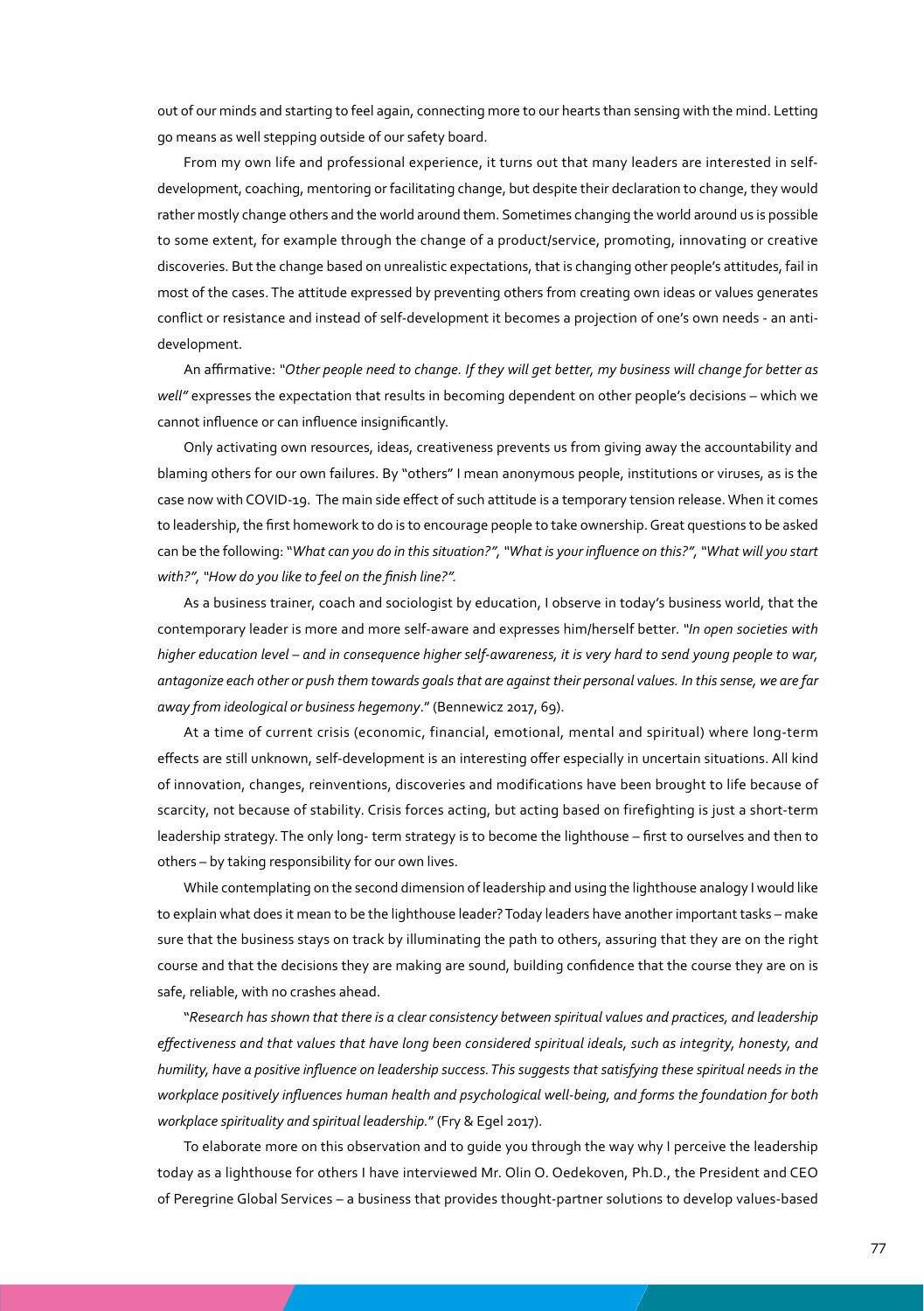leaders and improve the quality of higher education throughout the world. Dr. Olin O. Oedekoven has over 35 years of leadership experience at all organizational levels from first-line leader through strategic leadership and is a graduate of the Army Command and General Staff College and the U.S. Army War College.

I have posted several questions to Dr. Olin Oedekoven in research on the first dimension, in which leadership is perceived like a lighthouse to others, understanding the condition of today's leadership and finding the light to share with the world.

**Daria Lewandowska:***"*If I used the lighthouse metaphor in the leadership context today, what would that mean to you?"

**Dr. Olin O. Oedekoven:** "A lighthouse is emblematic for leadership on at least two levels. First, the lighthouse shines a light on ourselves so that we can better understand ourselves, our environment, and how we see others. The light of the lighthouse includes our personal values and knowledge, the BE and KNOW dimensions of leadership.

Second, the lighthouse gives direction to others based on how our light shines, the DO dimension of leadership. The light from the lighthouse, exemplifies how we influence others by putting our values and knowledge into action. It is how we influence others to achieve common goals. Just as the lighthouse guides ships to safe passage, so too should our lighthouse guide others with our values exemplified through our actions safely along their leadership journey. The lighthouse is fixed, just as our values and attributes of leadership must be immovable. The lighthouse shines, just as our values and attributes must shine towards others. The lighthouse gives direction, just as our leadership actions of values exemplified must give direction for others to follow. The lighthouse represents physical safety, just as our values exemplified should create physical, emotional, and spiritual safety for others. The lighthouse serves a purpose greater that itself, just as our leadership must serve a greater purpose than just ourselves. The lighthouse shines continuously in good weather and bad, just as our values must never waiver, even if it is stormy and the waters are turbulent.

The lighthouse gives direction to each of us by helping to define who we are; the lighthouse also gives direction for others to guide them in their leadership journey. Time for you to be a lighthouse?"

**Daria Lewandowska:** "What does it mean to you that leadership is a choice/ a decision and not a position nor rank?"

**Dr. Olin O. Oedekoven**: "To be a leader, you must BE your values; KNOW your people and technical schools; and DO leadership by living your values and applying your skills. Leadership is about how you respond towards others, and yourself. Leadership is about influencing through the examples you set. Leadership is about unlocking the potential in others to obtain commonly understood goals. It's about integrity, honesty, trust, and respect. Based on these characteristics and definitions of leadership, to be a leader is not restricted to positions on an organizational charge whereby you have direct reports. Rather, supervision is a subset of leadership. To be a good supervisor, one must be a good leader. But to be a good leader, one does not have to be a supervisor."

**Daria Lewandowska**: "Sometimes leaders themselves are the problem. Why is that? What is your perspective on this?"

**Dr. Olin O. Oedekoven:** "First, it's hard to see yourself truly as others see you. Each of us has a unique self-image and that self-image can be very different from how others see you. It helps sometimes to have a 360-degree evaluation to understand how others perceive you and understand you. It's only from the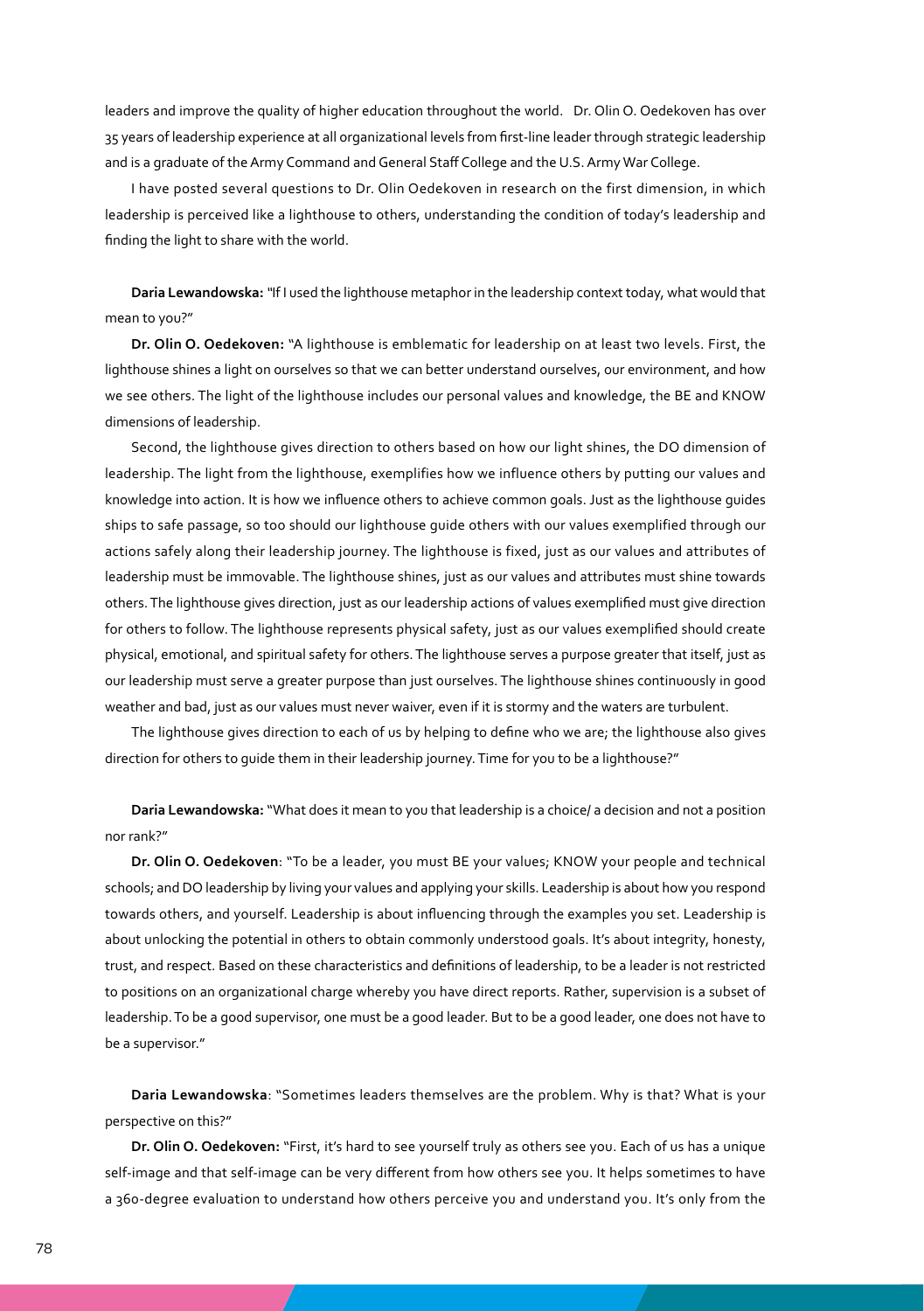perspective of others do we obtain a true understanding of ourselves.

Second, sometimes bad behaviors get reinforced in the workplace because they obtain short-term results. Yell at your team to get something done, they get it done, and then the mistaken belief develops that it's good to yell at your team members. Fear is never an effective approach to leadership.

Third, none of us is perfect. Each of us has blind spots and gaps. How we mitigate these blind spots and gaps is what helps define you as a leader."

#### **Daria Lewandowska:** "What is the most important daily practice that leaders can follow today?"

**Dr. Olin O. Oedekoven:** "Reflection, that is to reflect on what went well and what didn't go as well, and then work to continuously improve. Don't beat yourself up, but rather simply reflect on your effectiveness and then adjust your actions and behaviors that better address your goal. Leadership is a consistent and constant process of self and organizational improvement."

### **Daria Lewandowska:** "What is your vision on leadership today?"

**Dr. Olin O. Oedekoven:** "All of us are in unique positions and circumstances. A common vision may not be the best answer. Rather, each of us needs to develop a vision that best represents the long-term goal. For me personally given my role as a leader at Peregrine Global Services, my vision is to build capacity by leveraging diverse talents to make a difference in our world."

**Daria Lewandowska:** "How good leaders could make people feel safe? What is your own experience on leading people in the times of recession and real-life examples? What inspires you the most in Simon Sinek's short video on "Why good leaders make you feel safe"?

**Dr. Olin O. Oedekoven:** "I certainly agree with Simon Sinek in this video in that it is important for a leader to help keep their team safe. Safety include several dimensions: physical, financial, social, spiritual, and psychological. Leaders must provide a safe working environment so that leaders are not harmed and able to perform, something we are dealing with currently with the Global Pandemic. Leaders must provide appropriate compensation so that people can live their lives and feel that the work they do is valued. Leaders must provide a framework were people are safe to interact, communicate, collaboration, and coordinate with others. Leaders must respect differences and realize that there are many right answers. Leaders must ensure that team members do not live in fear, can express themselves freely, and to attempt and sometimes fail without reprisals. Safety is truly important for the totality of the organization and the success it may obtain.

Leading when things go well is relatively easy. Leading when things don't go as well is when leaders are truly defined. In the military, I lost Soldiers in combat operations and the hardest thing for me was to present the flag to that Soldier's family at the funeral. It was hard, but it was also inspirational. It taught me the value of life and the impact that our lives have on others, both known and unknown. It taught me that there is life outside the organization and that each of matters. When I'm down, I sometimes reflect on those moments at those funerals and I draw inspiration from them in that what each of us does each and every day has impact. What we do matters and that the life of a leader is to help ensure that others see that they matter too."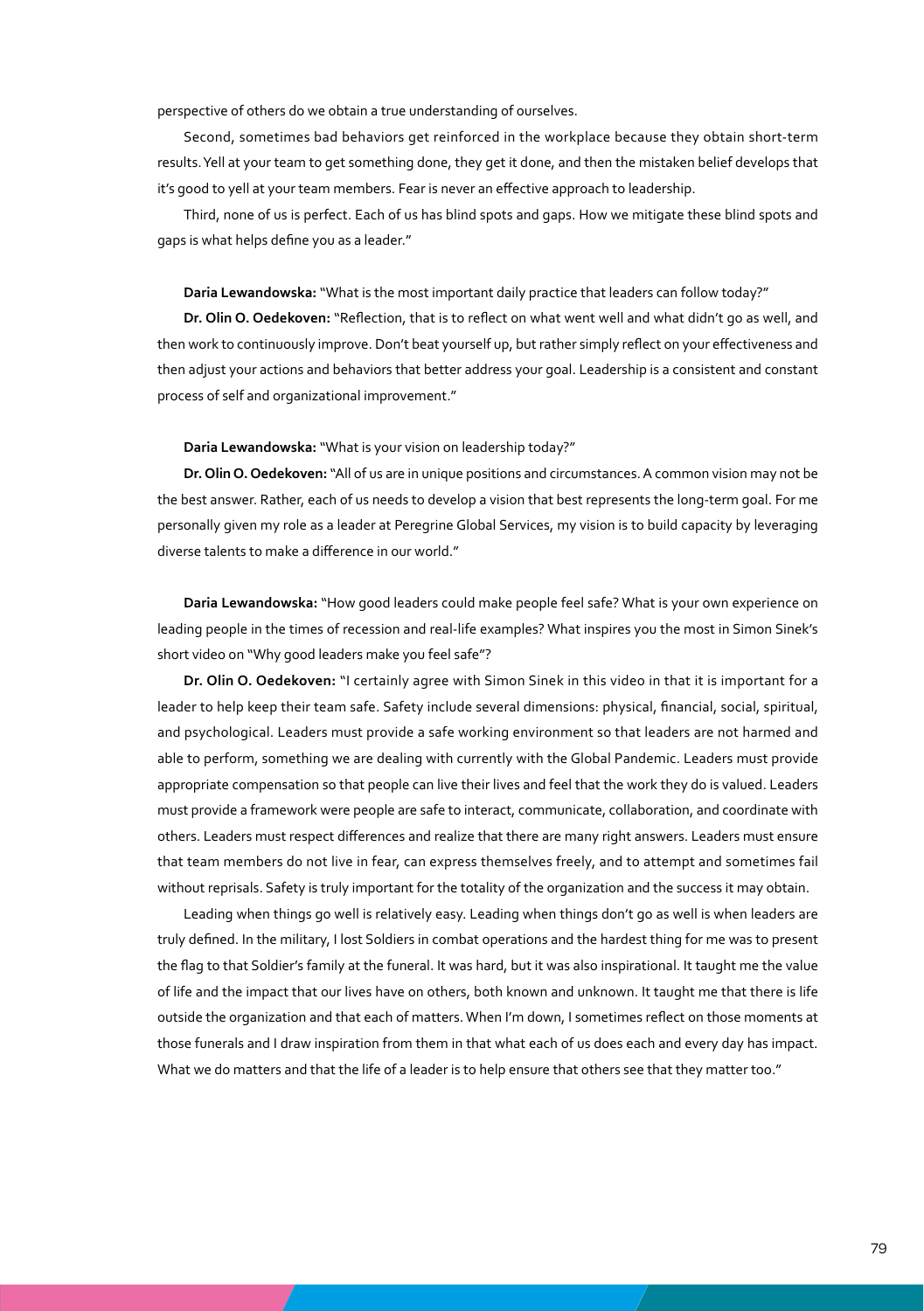This important interview has provided greater value to my life and hopefully to other leaders. It has offered a wonderful foundation for genuine leadership, in particular so important in "VUCA<sup>2</sup>" environment we are all living today when it is important not to give orders but to keep everyone focused on the end goal. So, concentrate on growth, be effective in what you do, live your values, reflect on yourself, know your people and make them feel safe.

In a nutshell, when you replace your fears with creativity and cherish the growth mindset you will never be disappointed. Create a vision where followers will experience a sense of calling so that their lives have more meaning and establish an organizational culture based on the values of belonging, understanding and appreciation. If you have not YET arrived there as a lighthouse leader, do not give up. You are on the path of improving through practice. You can grow and improve in your leadership abilities every day.



<sup>1</sup> VUCA - is an acronym that stands for volatility, uncertainty, complexity and ambiguity, a combination of qualities that, taken together, characterize the nature of some difficult conditions and situations. The term is also sometimes said to stand for the adjectives: volatile, uncertain, complex and ambiguous.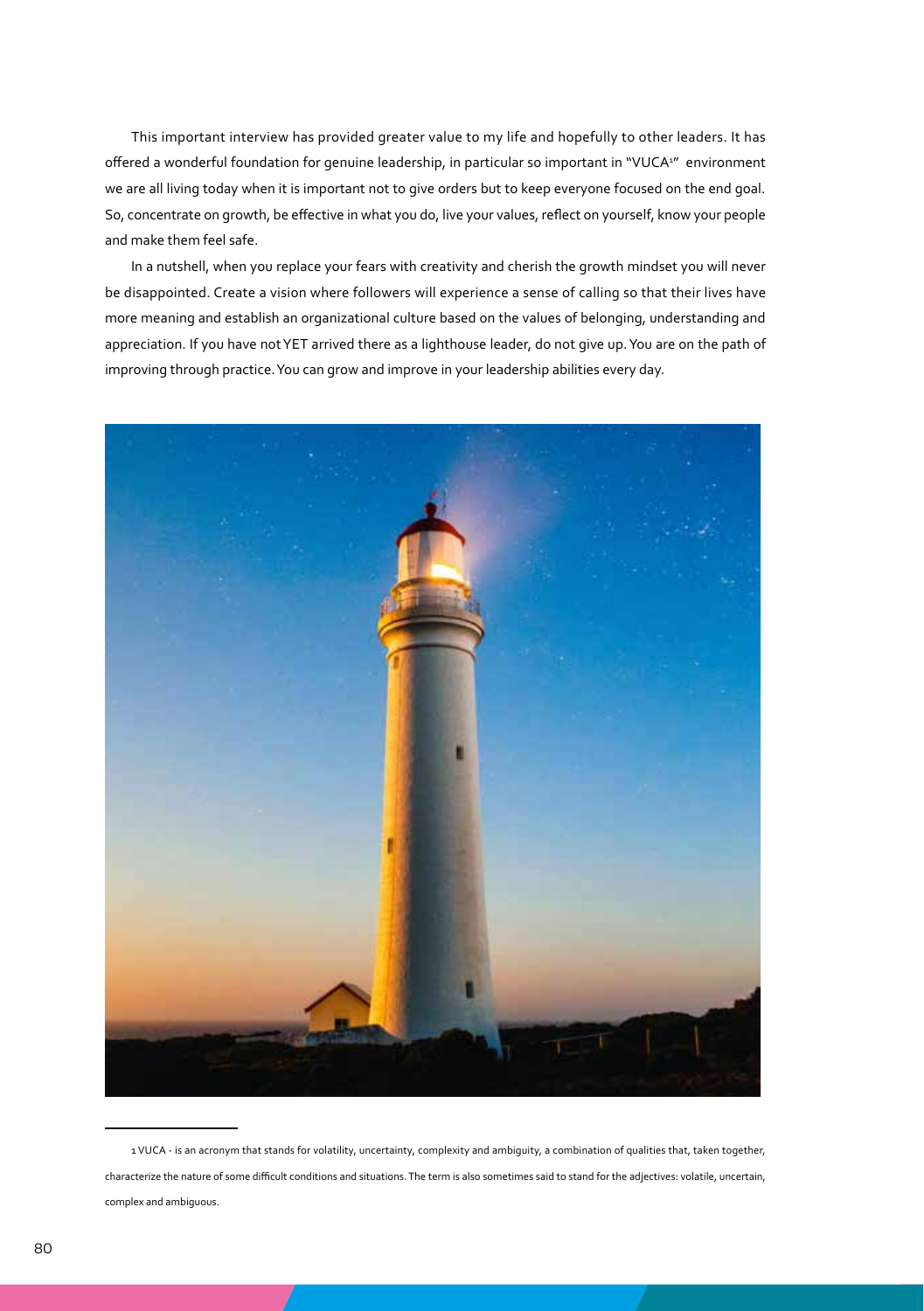### **Sources**

**Bennewicz, M.** 2017. Coaching and mentoring in practice. Cognitive approach.

**Daikeler, D.** 2012. Messages: Flowing with Synchronicity. Balboa Press. A Division of Hay House. Bloomington, IN. 137.

**Fry, L. W. & Egel, E.** 2017. Spiritual Leadership. Embedding Sustainability in the Triple Bottom Line. Graziadio Business Review 2017, Volume 2, Issue 3. Retrieved 12.4.2020 from https://gbr.pepperdine.edu/2017/12/spiritual-leadership/

**Lipton, B.** n.d. Biontology Arizona. Retrieved 12.4.2020 from https://www.biontologyarizona.com/bruce-lipton-part-ll/

**Nielsen Joos, M.** Retrieved 10.4.2020 from https://www.mariannielsenjoos.com/blog

Platsch, K. D. 2015. Speech in a congress 6.2.2015 in Graz. Retrieved 12.4.2020 from https://www.drplatsch. de/tl\_files/drplatsch/audio/Vortrag\_Heilung\_DynamischeKraft\_Platsch\_Graz\_6.2.2015.mp3

**Sinek, S.** 2014 Why good leaders make you feel safe. Retrieved 11.4.2020 from https://www.youtube.com/watch?v=lmyZMtPVodo